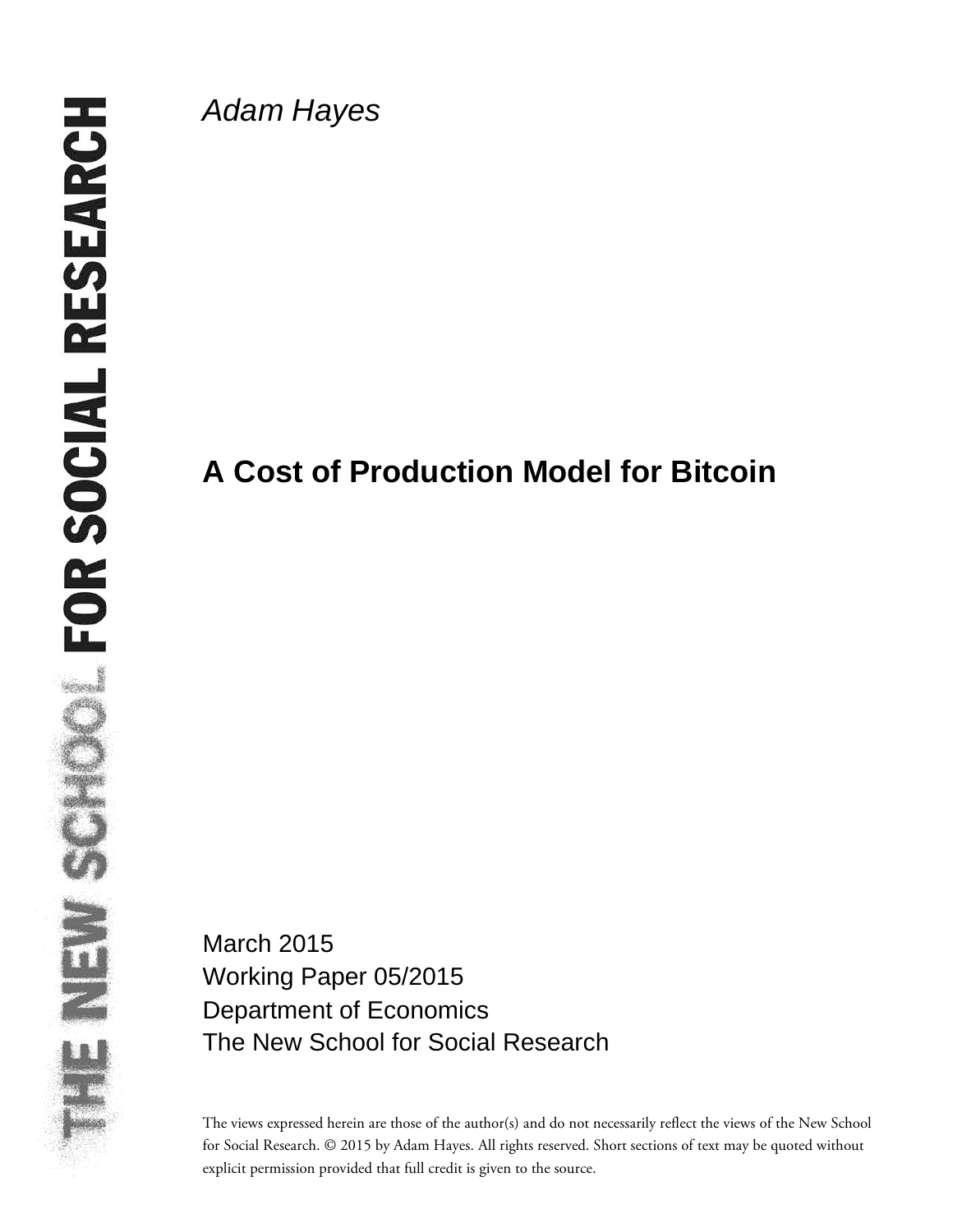# **A Cost of Production Model for Bitcoin**

Adam S. Hayes Department of Economics The New School for Social Research New York, NY

[hayea414@newschool.edu](mailto:hayea414@newschool.edu)

*Abstract***—As bitcoin becomes more important as a worldwide financial phenomenon, it also becomes important to understand its sources of value formation. There are three ways to obtain bitcoins: buy them outright, accept them in exchange, or else produce them by 'mining'. Mining employs computational effort which requires electrical consumption for operation. The cost of electricity per kWh, the efficiency of mining as measured by watts per unit of mining effort, the market price of bitcoin, and the difficulty of mining all matter in making the decision to produce. Bitcoin production seems to resemble a competitive market, so in theory miners will produce until their marginal costs equal their marginal product. Break-even points are modeled for market price, energy cost, efficiency and difficulty to produce. The cost of production price may represent a theoretical value around which market prices tend to gravitate. As the average efficiency increases over time due to competition driving technological progress – as inefficient capital becomes obsolete it is removed while new capital replaces them – the break-even production cost of bitcoins denominated in dollars will fall. Increased efficiency, although necessary to maintain competitive advantage over other miners could serve to drive the value of bitcoin down, however adjustments in the mining difficulty and the regular halving of the block reward throughout time will tend to counteract a decreasing tendency in cost of production.** 

*Keywords: bitcoin, cryptocurrencies, asset pricing, cost of production models, valuation models, competitive markets JEL Classification:* C51, D58, E42, E47, G12

# **I. INTRODUCTION**

There are three primary ways one can obtain bitcoins (BTC), the most popular and widely accepted of the so-called cryptocurrencies. The first is to buy them directly from another individual or via an online marketplace in exchange for national fiat currencies or other cryptocurrencies.<sup>[1](#page-1-0)</sup> The second way is to accept them as payment for goods and services, or as wages. The third is to 'mine' for bitcoins using computer hardware and software specifically designed to solve the cryptographic algorithm underlying the bitcoin protocol, thus producing new bitcoins.[2](#page-1-1)

February, 2015 Revised March, 2015

The decision to mine for bitcoin comes down to profitability. A rational agent would not undertake production of bitcoins if they incurred a real loss in doing so. Bitcoin mining employs computational effort, measured in gigahashes per second (GH/s). The hashrate, or number of hashes per second can be thought of as somewhat analogous to the cycles per second (hertz) of computer processors. This computational effort is directed at mining bitcoin, in competition with many other miners who presumably are also motivated by profit, on average. The more powerful the mining effort (the higher the hashrate), the more likely it is to successfully mine bitcoins during a given interval.<sup>[3](#page-1-2)</sup>

The success in finding bitcoins depends not only on the hashing power, but also on the difficulty level of the algorithm at the time that mining is undertaken. The difficulty specifies how hard it is to find a bitcoin during some interval, the higher the difficulty the more computational effort will be required to mine bitcoins at the same rate as with a lower difficulty setting. The bitcoin network automatically adjusts the difficulty variable so that one block of bitcoins is found, on average, every ten minutes. As more aggregate computational effort is added to mining bitcoins, the time between blocks will tend to decrease below ten minutes, the result being that the network will adjust the difficulty upwards to maintain the set ten minute interval accommodating the excess mining effort. Likewise, if mining effort is removed from the network, the length between blocks would grow longer than ten minutes and the network will adjust the difficulty downwards to restore the ten minute interval.

Each unit of mining effort has a fixed sunk cost involved in the purchase, transportation and installation of the mining hardware. It also has a variable, or ongoing cost which is the direct expense of electricity consumption. Each unit of hashing power consumes a specific amount of electricity based on its efficiency, which has a real-world cost for the miner. Because miners cannot generally pay for their electricity cost in bitcoin, they must refer to the currency price of a bitcoin to measure profitability given a monetary cost of electricity.

<span id="page-1-0"></span><sup>1</sup> Alternative cryptocurrencies are collectively referred to as 'altcoins'.

<span id="page-1-1"></span><sup>2</sup> This mining algorithm is known as SHA-256. For more on the technical specifications of bitcoin mining, please refer to:

<span id="page-1-2"></span>http://en.wikipedia.org/wiki/Bitcoin\_network#Bitcoin\_mining

<sup>3</sup> The typical interval used for mining profitability calculations is currently bitcoins earned per day.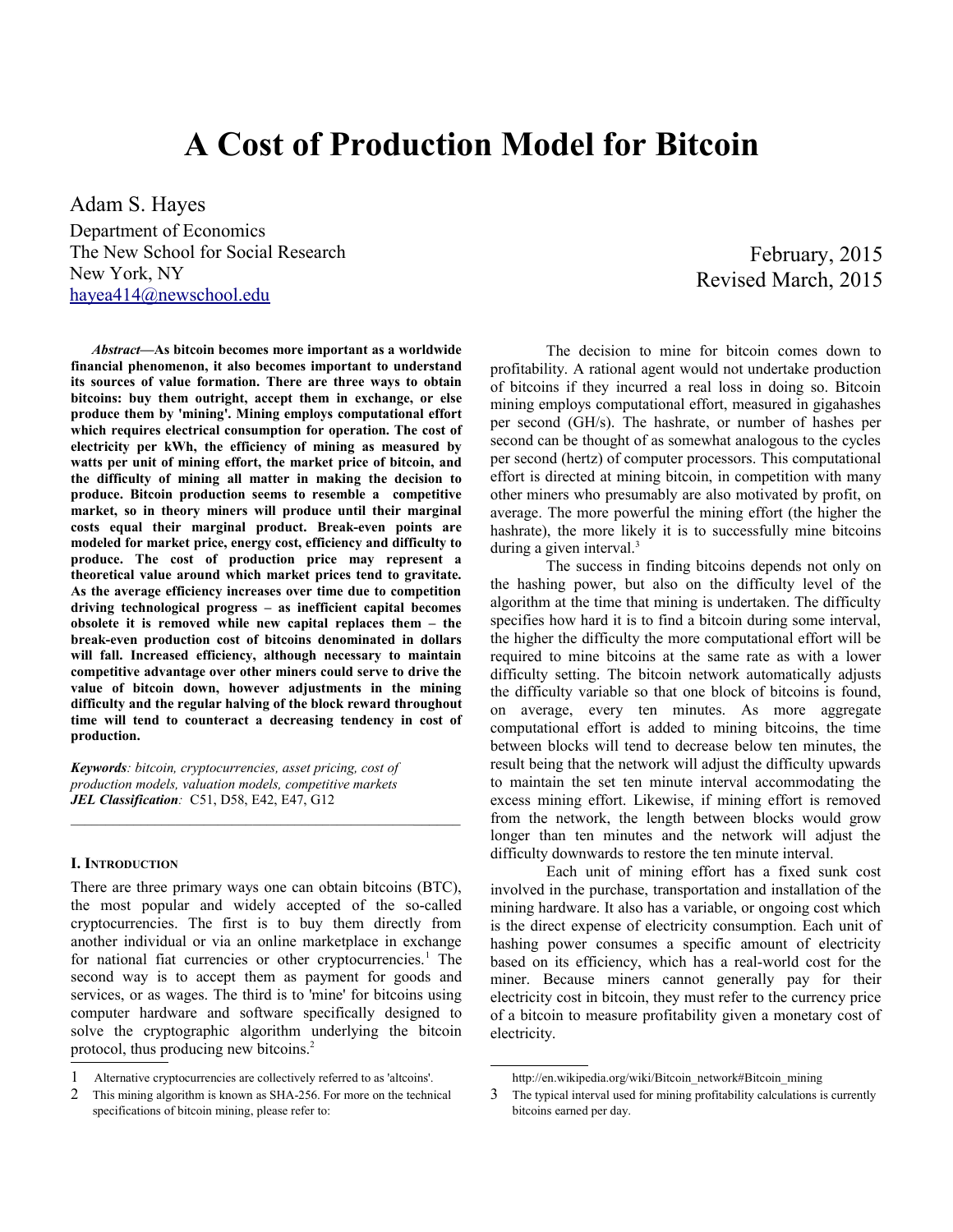It seems to be the case that the marginal cost of bitcoin production matters in value formation. Instead of approaching bitcoin as a digital money or currency, it is perhaps more appropriate to consider it a virtual commodity with a competitive market of producers.

Taken together, the important variables in forming the decision to mine are: [1] the cost of electricity, measured in cents per kilowatt-hour; [2] the energy consumption per unit of mining effort, measured in watts per GH/s, a function of the cost of electricity and energy efficiency;<sup>[4](#page-2-0)</sup> [3] the monetary price of bitcoin in the market; and [4] the difficulty of the bitcoin algorithm.<sup>[5](#page-2-1)</sup> An individual would undertake mining if the marginal cost per day (electricity consumption) were less than or equal to the marginal product (the number of bitcoins found per day on average multiplied by the dollar price of bitcoin). If bitcoin production is a competitive commodity market, albeit a virtual one, then we would theoretically expect marginal cost to equal marginal product.<sup>[6](#page-2-2)</sup>

The main cost in bitcoin mining is the energy consumption which is needed to facilitate the computational labor employed in mining.<sup>[7](#page-2-3)</sup> The market price is determined by the supply and demand for bitcoin at any given moment, while the cost of production might set a lower bound in value around which miners will decide to produce or not.

Of course, there are likely to be many subjective motivations for bitcoin mining beyond the objective components elaborated in this paper. Individual decision makers may operate regardless of cost if they believe that there is enough speculative potential to the upside. Bitcoin mining may draw in those who find the features of anonymity and lack of governmental oversight attractive. Some miners may decide to hoard some or all of their lot and not regularly engage in offering mined bitcoins in the open market, a sort of bitcoin 'fetishism'. Some miners may be subject to an opportunity cost whereby it would be more profitable to expend the same electrical capacity for some other pursuit. Subjective rationales for mining may induce some individuals to make the decision to produce at a marginal loss for prolonged periods of time. The speculative and money-like properties of bitcoin, as a means of exchange and a potential store of value, add a subjective portion to any objective attempt at forming an intrinsic value. New and innovative uses of the bitcoin network for non-bitcoin specific applications are also likely to add value for mining.

Yermack (2013) has put forth that bitcoin has no intrinsic value. If this were the case, there would be no incentive to mine and produce bitcoins except as a speculative venture. While speculation may be the case for certain individual miners, the mining ecosystem is now so large that producing bitcoins must be profitable on an on-going basis and not solely with the hope of some sufficiently sizable payoff in the far future. If an individual thought the market price would skyrocket, they could simply buy bitcoins in the open market and not deal with obtaining, installing and maintaining a mining operation.

Hanley (2013) argues that the value of bitcoin merely floats against other currencies as a pure market valuation with no fundamental value to support it. Woo, et al. (2013) proposes that bitcoin may have some fair value due to its money-like properties as a medium of exchange and a store of value, but without any other underlying basis.

Hayes (2014) undertook a cross sectional data analysis of market prices for a number of cryptocurrencies relative to that of bitcoin. He found that variations in relative values among cryptocurrencies take place at the margin, and that differences in the rates of unit production matter.

Garcia, et al. (2014) asserts that the cost of production through mining does matter in coming up with a fundamental value for bitcoins insofar as it represents a lower bound. This paper will elaborate on that general idea and formalize it to identify a cost of production model for bitcoin. Doing so can identify theoretical break-even levels in market price, electricity cost, mining energy efficiency, and mining difficulty for individual miners – and may be extended to impute averages for the aggregate network.

While it may be tempting to objectify these results to impute a true intrinsic value for bitcoin, I would caution against making such a leap. Even if the models developed in this paper can theoretically determine an intrinsic value, extreme volatility and frequent market price fluctuations in the few years since bitcoin has been around could make identifying such an intrinsic value meaningless in application. There is also the matter of subjective components of value formation which are more difficult to quantify.

# **III. THE DECISION TO MINE & THE COST OF PRODUCTION**

The objective decision to mine for bitcoins can be modeled. The necessary inputs are the dollar price of electricity, the energy consumption per unit of mining power, the dollar price of bitcoins, and the expected production of bitcoins per day which is based in part on the mining difficulty.<sup>[8](#page-2-4)</sup>

<span id="page-2-0"></span><sup>4</sup> A Watt per GH/s is equivalent to a Joule per GH (1 W/GH/s = 1 J/GH)

<span id="page-2-1"></span><sup>5</sup> The block reward also matters, but this value changes only after longer intervals. More about this feature is provided in the discussion section.

<span id="page-2-2"></span><sup>6</sup> Which would also equal selling price, in theory.

<span id="page-2-3"></span><sup>7</sup> Other much smaller costs include internet service, hardware maintenance, computer cables etc.

<span id="page-2-4"></span><sup>8</sup> For illustrative purposes only, the US dollar will be the currency used to price bitcoin. In reality, there are bitcoin miners worldwide, notably in Russia, Europe, and China who will buy electricity in their regional currency and at their local rate.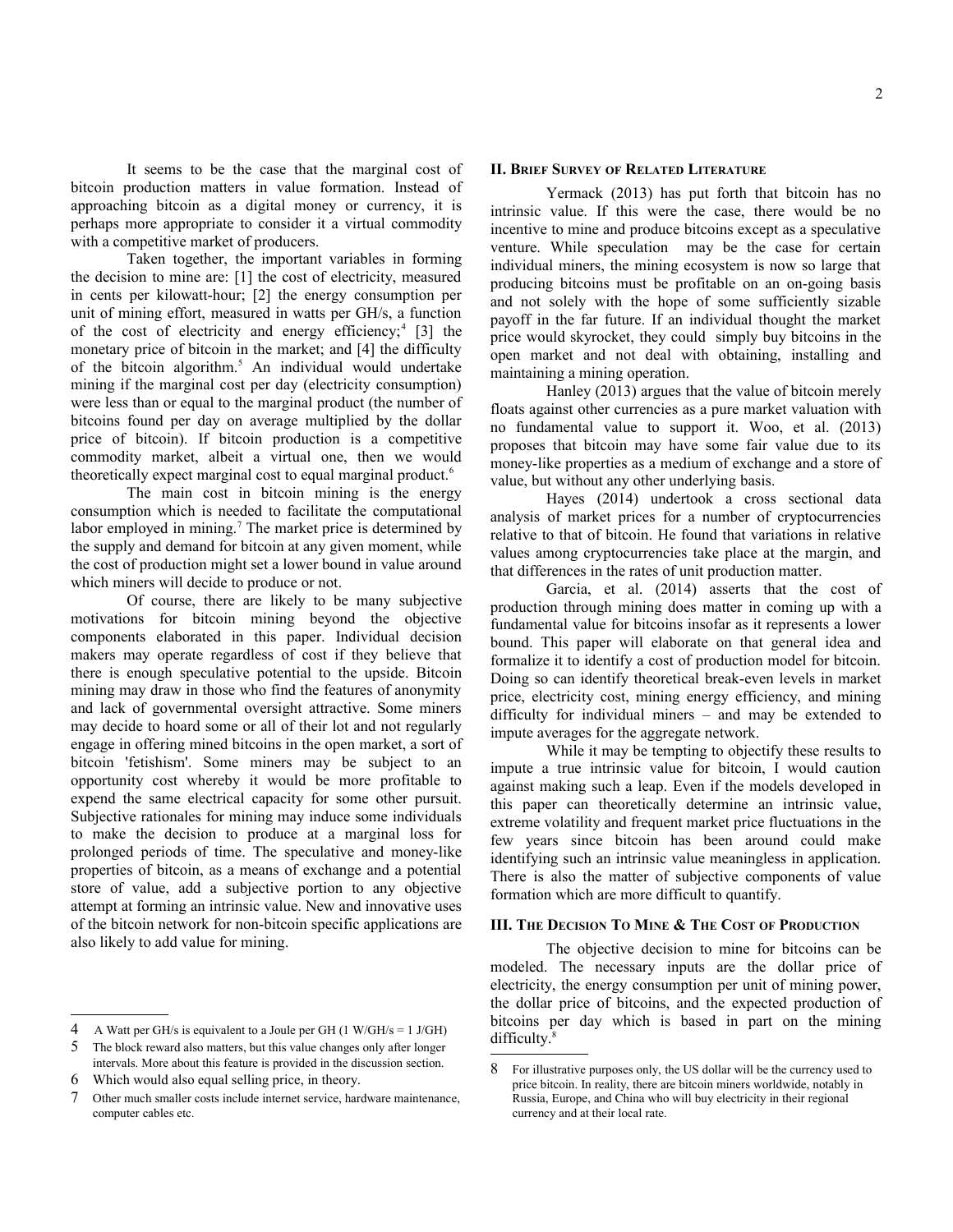Hayes (2015) applied a model for determining the expected number of cryptocurrency coins to be mined per day on average given the difficulty and block reward (number of coins issued per successful mining attempt) per unit of hashing power.

$$
BTC/day^* = [(\beta \cdot \rho)/(\delta \cdot 2^{32})/sec_{hr}] \cdot hr_{day}
$$
 (1)

where BTC\*/day is the expected amount of bitcoins a miner can expect to earn per day, β is the block reward, ρ is the hashing power employed by a miner, and  $\delta$  is the difficulty.<sup>[9,](#page-3-0)[10](#page-3-1)</sup> The constant  $\sec_{hr}$  is the number of seconds in an hour, 3,600. The constant  $hr_{day}$  is the number of hours in a day, 24. The constant  $2^{32}$  is the normalized probability of a single hash solving a block and is a function of the bitcoin algorithm.<sup>[11](#page-3-2)</sup> The value for  $\rho$ , for the purposes of this paper, will be given at a standard unit of 1,000 GigaHashes per second (GH/s) of mining power (or equivalently 1 TeraHash per sec, (TH/s)). The block reward for bitcoin is given at 25 bitcoins per block, currently. The constants which normalize the dimensional space for daily time and for the mining algorithm can be summarized by the term  $θ$ , which will equal:

 $\theta = 24hr_{day} \cdot 2^{32}/3600sec_{hr} = 28,633,115.30667$ . Equation (1) can thus be rewritten:

$$
BTC/day^* = \theta (\beta \cdot \rho)/(\delta)
$$
 (2)

For example, the number of bitcoins one can expect per day employing 1,000 GH/s and with a difficulty of 47,427,554,950.6483 would be calculated with equation (2) to be 0.010604 BTC<sup>\*</sup>/day.<sup>[12](#page-3-3)</sup>

The cost of mining per day,  $E_{day}$  can be expressed as:

$$
E_{\text{day}} = (\text{price per kWh} \cdot 24 \text{ hr}_{\text{day}} \cdot \text{W per GH/s})(\text{GH} / 1,000)
$$
 (3)

The marginal product of mining should theoretically equal its marginal cost in a competitive market, which should also equal its selling price. Because of this theoretical equivalence, and since cost per day is expressed in \$/day and production in BTC/day, the \$/BTC price level is simply the ratio of (cost/day) / (BTC/day). This objective price of production level, p\* , serves as a logical lower bound for the market price, below which a miner would operate at a marginal loss and presumably remove them self from the network. p\* is expressed in dollars per bitcoin, given the difficulty and cost of production:

$$
p^* = E_{day} / (BTC/day^*)
$$
 (4)

Note that since equation (4) contains equation (2) in the denominator, p\* is a function of the difficulty and block reward.

Given an observed market price (p) and a known difficulty, one can solve for the break-even electricity cost in kilowatt-hours:

price per kWh<sup>\*</sup>=[p(BTC/day<sup>\*</sup>)/24hr<sub>day</sub>] / W per GH/s (5)

Given a known cost of production and observed market price, one can solve for a break-even level of mining difficulty:

$$
\delta^* = (\beta \cdot \rho \cdot \sec_{\text{hr}} \cdot \text{hr}_{\text{day}}) / [(E_{\text{day}}/p) \cdot 2^{32}] \tag{6}
$$

And, to solve for a break-even energy efficiency, we can again rearrange terms given a market price, cost of electricity per kilowatt-hour, and difficulty:

W per GH/s<sup>\*</sup>=(p∙BTC/day<sup>\*</sup>)/(price per kWh ⋅ 24hr<sub>day</sub>) (7)

### **IV. DISCUSSION**

These equations are useful in application as well an in theory. It informs miners objectively as to which price they should undertake or else give up mining. It also informs miners when to stop or start mining given changes in difficulty and electricity costs. Furthermore, looking at market prices for a given difficulty and known average electricity costs, the average energy efficiency of mining for the entire network can be imputed.

It is useful to consider a hypothetical example: Assume that the average electricity cost for the world is 11.5 cents per kilowatt-hour and the average energy efficiency of ASIC mining hardware currently deployed is 0.95 J/GH. The average cost per day for a 1,000 GH/s (1 TH/s) mining rig would be  $(0.115 \cdot 24 \cdot 0.95) \cdot (1,000 / 1,000) = $2.622/day$ . The number of bitcoins that 1,000 GH/s of mining power can find in a day with a difficulty of 47,427,554,951 is 0.010604 BTC/day. Because these two values are theoretically equivalent, to express them in dimensional space of \$/BTC we simply take the ratio (2.622  $\frac{3}{day}$ ) / (0.010604 BTC/day) = \$247.27/BTC. This is surprisingly close to the current market value of around \$255-\$260/BTC.<sup>[13](#page-3-4)</sup>

If the market price were to drop below that value, miners would be operating at a marginal loss and halt production. Continuing the analysis of this example, if the difficulty were to increase to greater than 57,541,669,370, holding all else constant, miners would cease operations. Also in this example, and holding all else constant, miners would cease operations if their energy costs rose to more than 13.952 cents per kilowatt-hour. Likewise, a miner would cease operations if their mining hardware consumed energy at an efficiency worse than 1.15 W per GH/s. These figures are hypothetical for the purposes of elaborating the applicative

<span id="page-3-0"></span><sup>9</sup> Block Reward is expressed in the units: BTC/block

<span id="page-3-1"></span><sup>10</sup> Difficulty is expressed in the units: GH/block

<span id="page-3-2"></span><sup>11</sup> Bitcoin relies on the SHA-256D encryption algorithm which miners try to solve. Successfully solving this algorithm first results in the system awarding that miner with a block of bitcoins.

<span id="page-3-3"></span><sup>12</sup> The difficulty value represents the mining difficulty at the time of writing this paper. The actual mining difficulty varies through time as aggregate mining effort is added or removed from the network.

<span id="page-3-4"></span><sup>13</sup> Market price observable on March 19, 2015